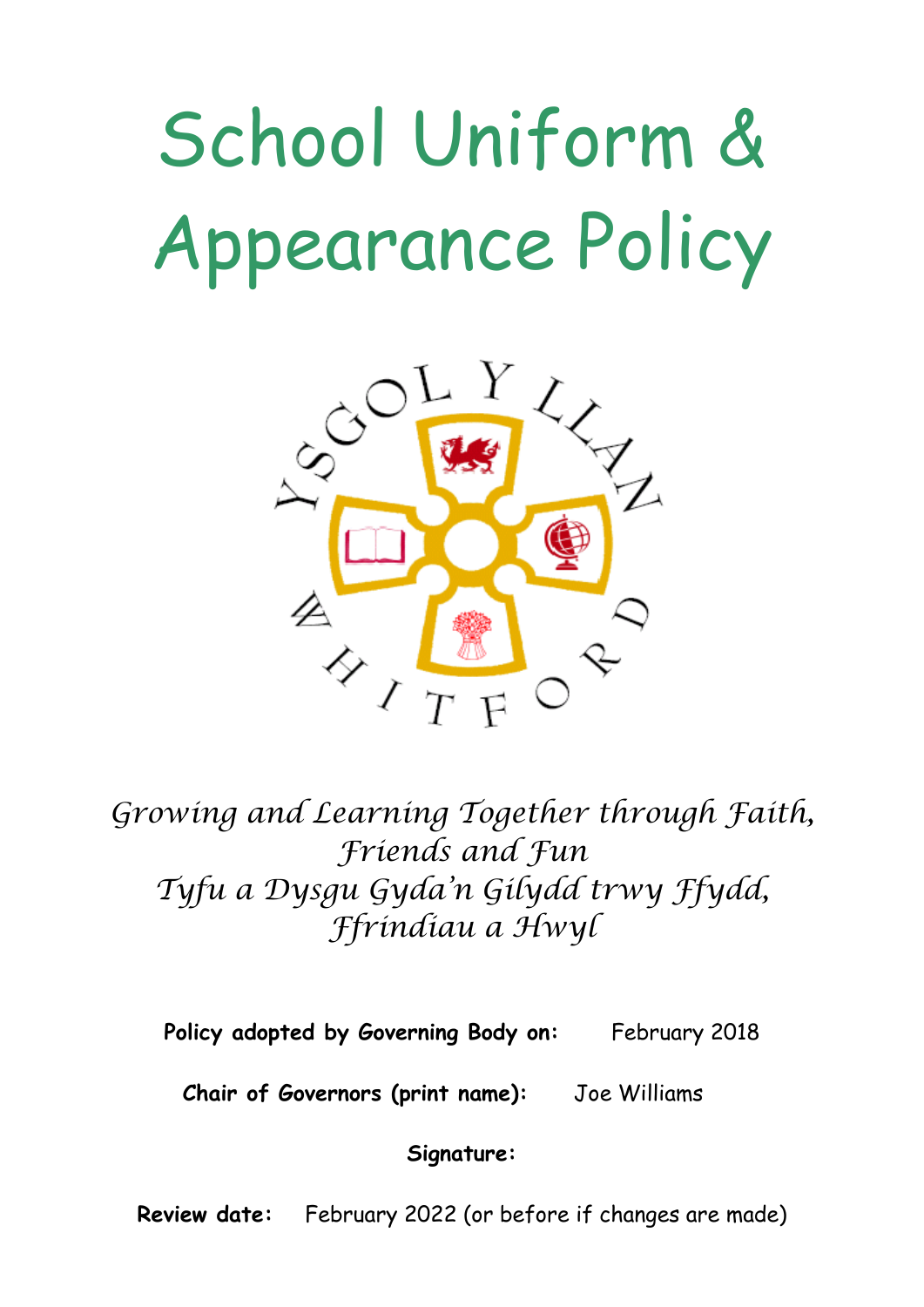#### **Why wear a school uniform?**

School uniform plays a valuable role in contributing to the ethos of a school and setting an appropriate tone. Schools are strongly encouraged to have a uniform as it can instil pride; support positive behaviour and discipline; encourage identity with, and support for, school ethos. Above all, we believe that school uniform supports effective teaching and learning.

Parents and carers will be able to buy all school uniform directly from Forrester Sports by Monkhouse in Mold.

#### **Our school uniform**

Pupils of Ysgol y Llan VA Primary School are expected to adhere to the following guidelines regarding school uniform:

| Tops:                | Yellow polo shirts<br>Navy blue sweatshirt or cardigan with yellow logo<br>Navy blue fleece (optional)                                                                                     |
|----------------------|--------------------------------------------------------------------------------------------------------------------------------------------------------------------------------------------|
| Trousers/<br>Skirts/ | Navy blue trousers (tailored shorts may be worn during summer months)<br>Navy blue skirt or pinafore dress                                                                                 |
| Dresses:             | Navy blue or yellow gingham dresses may be worn in warm weather                                                                                                                            |
| Socks:               | Black, blue or grey socks with trousers<br>White socks with summer dresses / skirts / pinafore dresses<br>Plain navy blue, grey or black tights (no patterned or brightly coloured tights) |
| Footwear:            | Black sensible shoes (no trainers) with a flat heel                                                                                                                                        |

#### **PE kit (indoor)**

| Tops:     | White t-shirt (plain or logo)                                 |
|-----------|---------------------------------------------------------------|
| Shorts:   | Navy shorts.                                                  |
| Footwear: | Black pumps or bare feet - all dance and gymnastic activities |
|           | Trainers - all other indoor PE activities                     |

#### **PE kit (outdoor)**

| Tops:     | White t-shirt (plain or logo)                                                          |
|-----------|----------------------------------------------------------------------------------------|
|           | Navy sweatshirt or tracksuit top (weather depending)                                   |
|           | Navy school hoodies are available from Monkhouse                                       |
| Shorts:   | Navy shorts. Navy jogging trousers / tracksuit bottoms may be worn in cold<br>weather. |
| Footwear: | Trainers                                                                               |

Uniform does not need to have the school logo on it but colour schemes must be adhered to.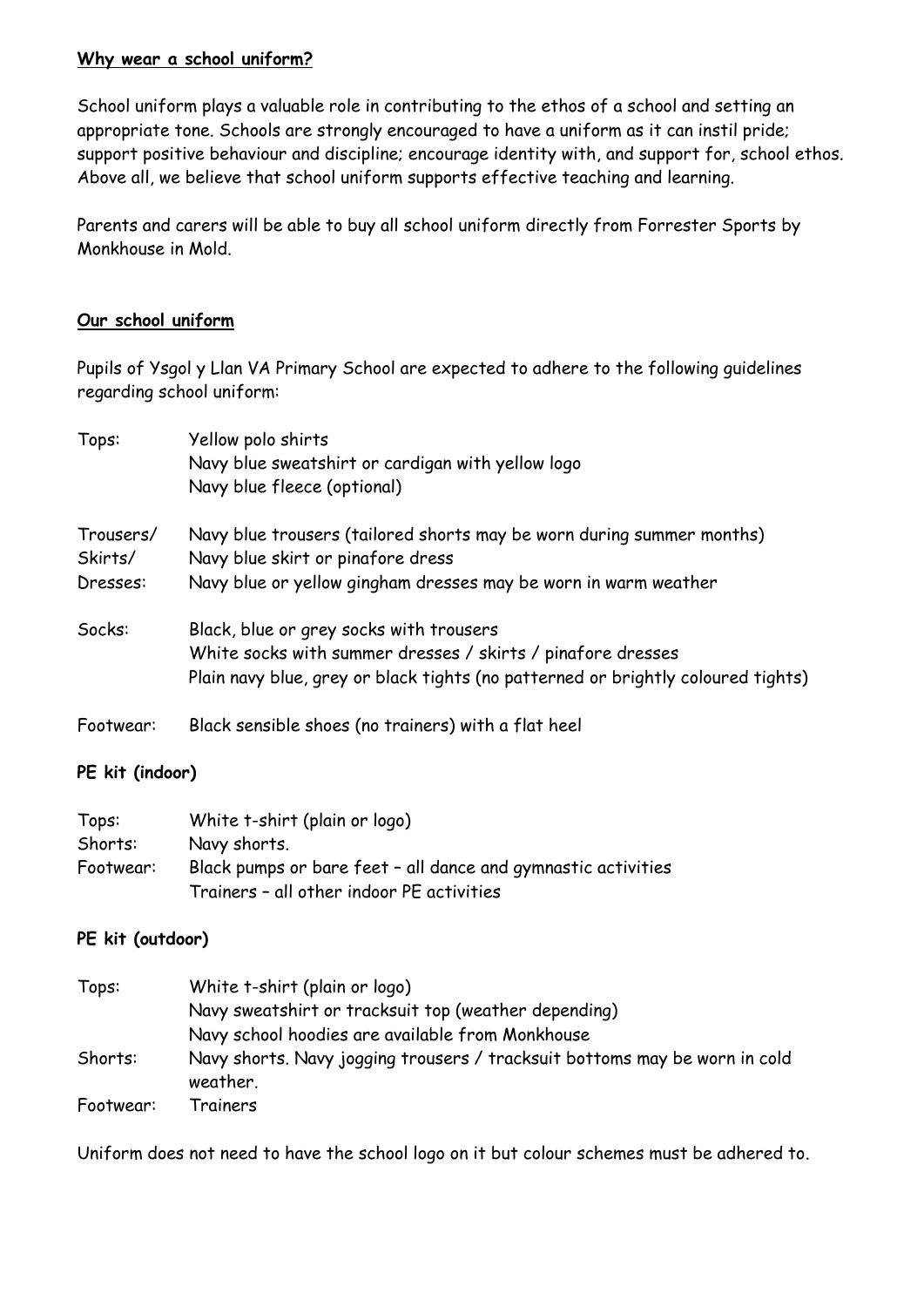#### **Swimming**

Either a one-piece swimming costume or swimming trunks/shorts (no bikinis or baggy 'surf type' shorts).

Pupils with long hair may wish to consider wearing a swimming cap due to the limited time available for drying hair.

#### **Book Bags**

Books bags are available to purchase from our main school uniform supplier when your child joins us in Nursery or Reception.

#### **Jewellery**

The school does not allow children to wear jewellery to school (with the exception of earrings). Children who wear earrings must be able to take them out before taking part in a PE session. If this is not possible, the children will be expected to cover up the ear-rings with hypoallergenic tape (tape must be provided by parents). Earrings must be in the style of a plain gold/silver stud (no brightly coloured earrings).

If you are planning to have your child's ears pierced, the ideal time to do so would be at the start of the summer holidays so that by the time school starts in September, the earrings can be taken out during the day.

#### **Make up and tattoos**

The school discourages the wearing of any other body adornment e.g. make up, nail varnish, temporary tattoos and hair colouring. This is in order to maintain the high standards of presentation throughout the school.

#### **Hairstyles**

We expect children to have their hair cut in an appropriate style. We ask that pupils with long hair wear it tied back for a number of reasons. The curriculum has become more practical and hands on than it has ever been. Due to health and safety reasons and on a practical level, it would be beneficial if pupils already have hair tied back so that they are ready for any practical activities that may be taking place. Having long hair tied back can also help avoid the spread of head lice in school. Over decorative hair slides/bobbles/bands are not appropriate or suitable to wear in school. The shaving of patterns in hair styles must be avoided during term time.

#### **Equality and discrimination issues**

In formulating this policy, the school has considered this policy in the context of its equality scheme; its obligations not to discriminate unlawfully on the grounds of sex, race, disability, sexual orientation and religion or belief. We have also considered the concept of 'indirect' discrimination. This involves the application of a requirement, which, although applied equally to everyone, puts those of a particular gender, race, sexual orientation or religion or belief at a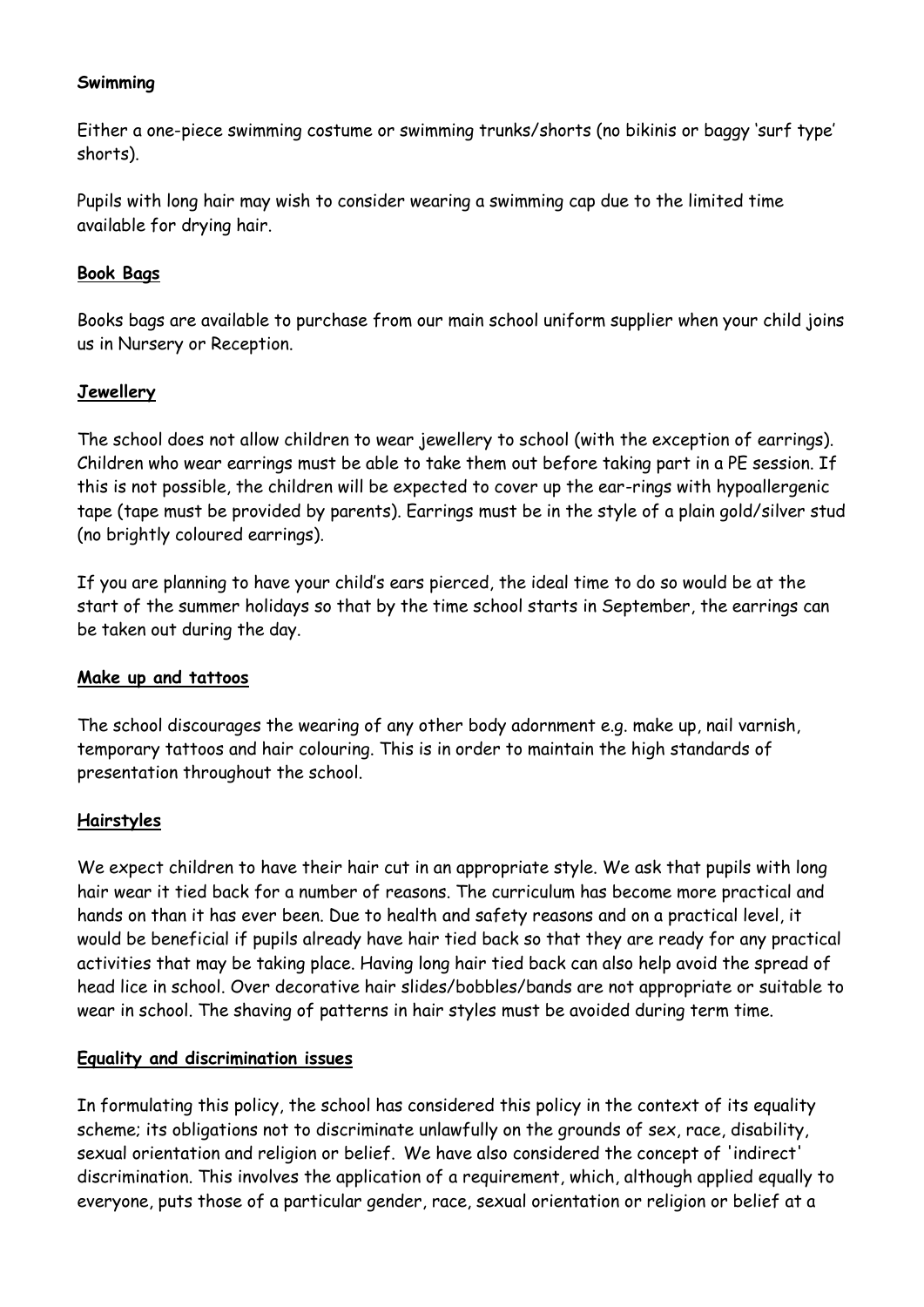disadvantage because they cannot in practice comply with it. Such a requirement will need to be justified and can be discussed with the Headteacher.

#### **Non-compliance with this policy**

If a pupil attends school without wearing the agreed school uniform and no reason is provided for this, parents may be notified via a uniform reminder slip (see attached). If the situation continues to arise, parents will be invited into school to discuss the issue further.

#### **Changes to this policy**

The governing body will consult widely before making any changes to the agreed policy. In the event of any changes in the future, parents and carers will be fully consulted and appropriate time scales will be put in place to implement the change.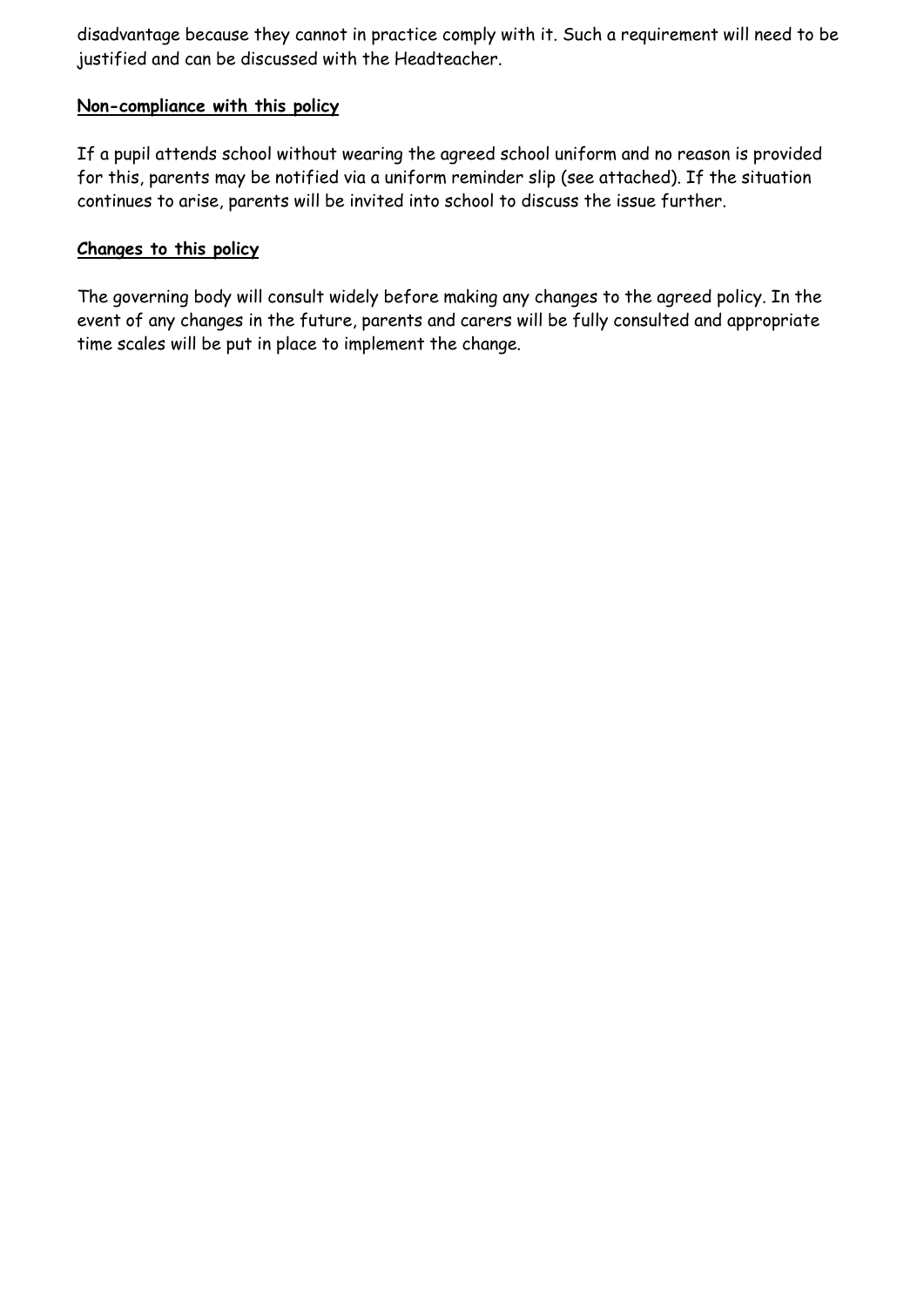# **Incorrect Uniform**



# **Date:**

# **To the Parent/Guardian of:**

# **Class:**

It has come to our attention that your child has not adhered to the school policy set by the Governing Body of Ysgol Y Llan as outlined below:

- o School uniform
- o School shoes
- $\circ$  PF kit
- o Personal appearance Jewellery
- o Personal appearance Hair / Make-up / Nails

We would appreciate if you could ensure that the correct uniform is worn at all times. We ask all parents who send their children to our school to support the school uniform policy.

*School uniform plays a valuable role in contributing to the ethos of a school and setting an appropriate tone. A uniform can instil pride; support positive behaviour and discipline; encourage identity with, and support for, school ethos. Above all, we believe that school uniform supports effective teaching and learning.*

For your information the full correct uniform list is listed overleaf.